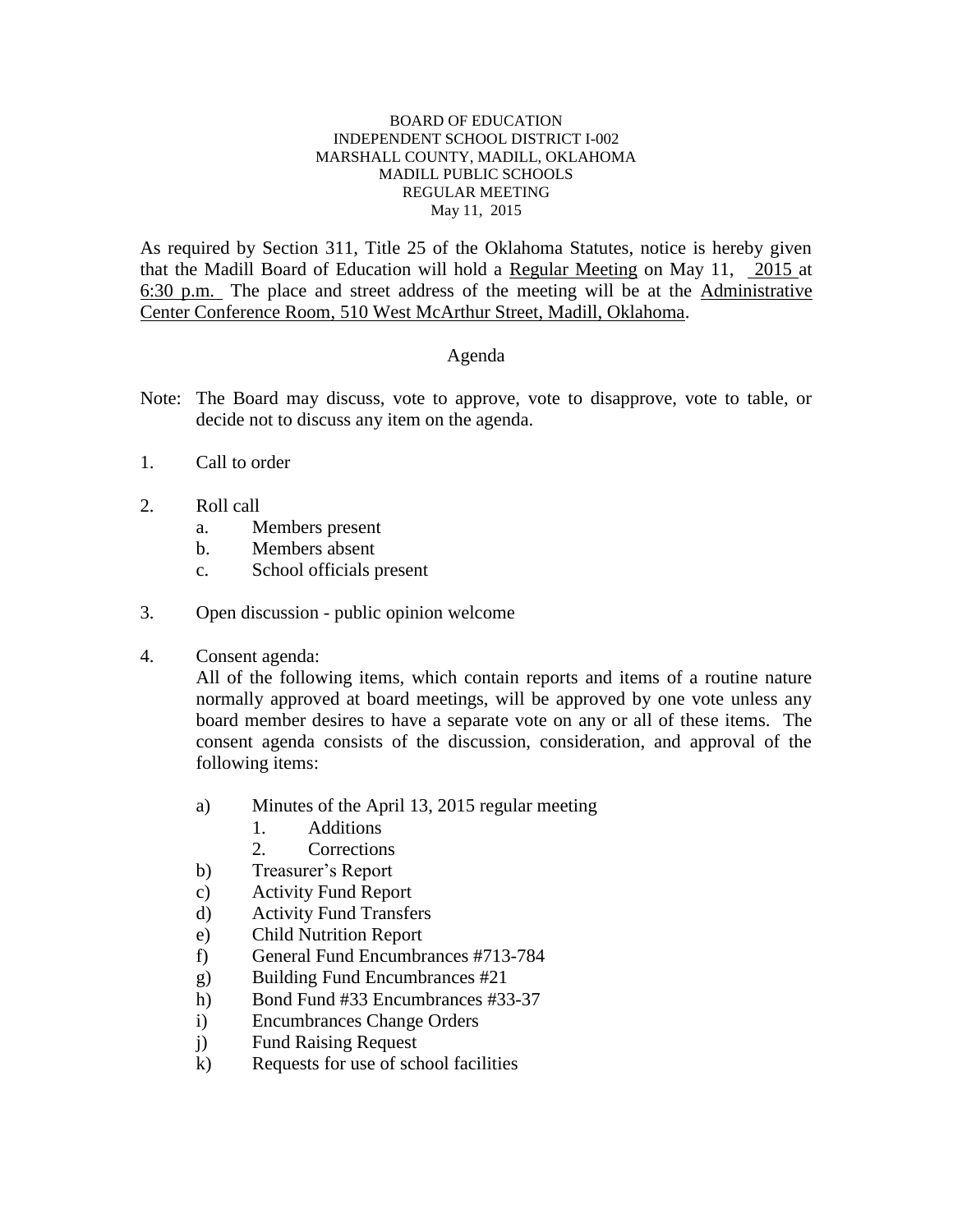- 5. Superintendent's Report
- 6. Consideration and possible action on the following contracts for the 2015-2016 school year:
	- a. Barlow Education Management Service Federal Prog. Management
	- b. Blackboard Connect formally known as "All Call"
	- c. Clearwater Enterprises
	- d. Department of Rehabilitation Services School to Work
	- e. Consolidated Billing, Susan Parker Medicaid Billing Service
	- f. Kristie Daniel School Psychologist
- 7. Vote to approve or not to approve the recommendation of the internal activities review committee list of student to grant the allowable addition of five student activity days.
- 8. Vote to approve or not to accept any resignations that may have been submitted including but not limited to:

Gloria Mendoza LaVerne Smith

- 9. Proposed executive session to discuss:
	- a. The purchase of Real Property. 25 O.S. Section 307§ (b) (3).
	- b. The employment of personnel listed on appendix A, B, C, and D, for 2015-16 school year. 25 O.S. Section 307§ (b) (1).
	- c. Negotiations with Madill Education Association for the 2015-16 school year. 25 O.S. Section 307§ (b) (2).
- 10. Vote to convene in Executive Session.
- 11. Acknowledge board's return to open session.
- 12. Executive session compliance statement.
- 13. Upon the recommendation of the Superintendent of Schools, vote to re-employ or table, certified personnel for the 2015-16 school year as listed on appendix A.
- 14. Upon the recommendation of the Superintendent of Schools, vote to re-employ or table, temporary certified personnel for the 2015-16 school year as listed on appendix B.
- 15. Upon the recommendation of the Superintendent of Schools, vote to re-employ or table, support personnel for the 2015-16 school year as listed on appendix C.
- 16. Vote to approve or not approve the temporary summer personnel as listed on appendix D.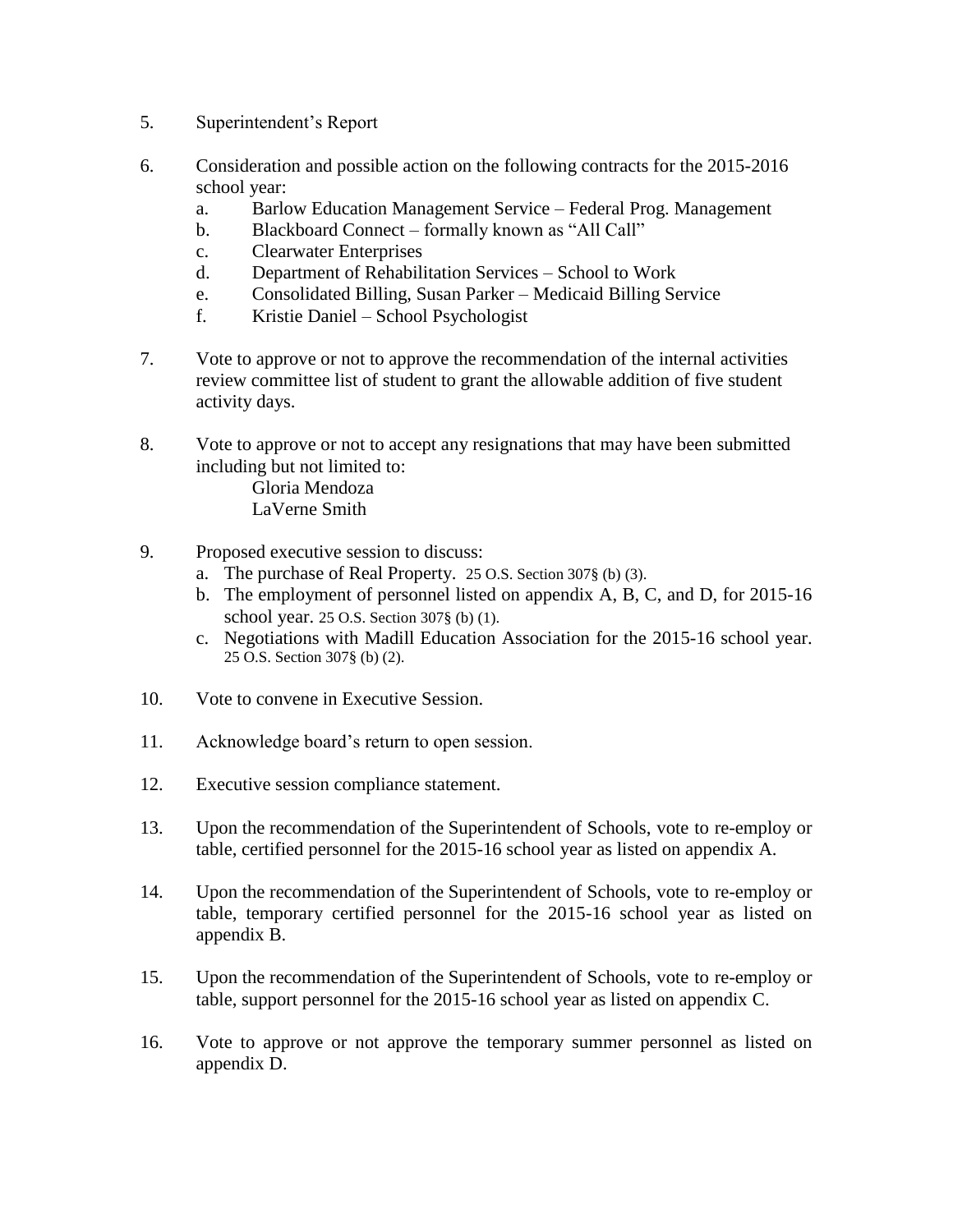- 17. Vote to employ or not to employ the following certified personnel on a temporary contract for the 2015-16 school year.
	- a. Ashley Davis Elementary teacher
	- b. Autumn Pearce Elementary teacher
- 18. Vote to employ or not to employ the following support personnel for the 2015-16 school year.
	- a. Maria Robinson-Green Para
- 19. New Business, matters that could not be reasonably foreseen 48 hours before the board meeting.
- 20. Vote to adjourn

#### POSTED AT: FRONT ENTRANCE GLASS OF THE ADMINISTRATIVE CENTER

DATE AND TIME: May 7, 2015 p.m. @ 3:00 p.m.

SIGNATURE OF PERSON:\_\_\_\_\_\_\_\_\_\_\_\_\_\_\_\_\_\_\_\_\_\_\_\_\_\_\_\_\_\_\_\_\_

POSTING NOTICE: **Carol Combs** 

TITLE OF PERSON POSTING NOTICE: **Treasurer** 

**Notice of this regular meeting was given to the Marshall County Clerk on December 9, 2015.**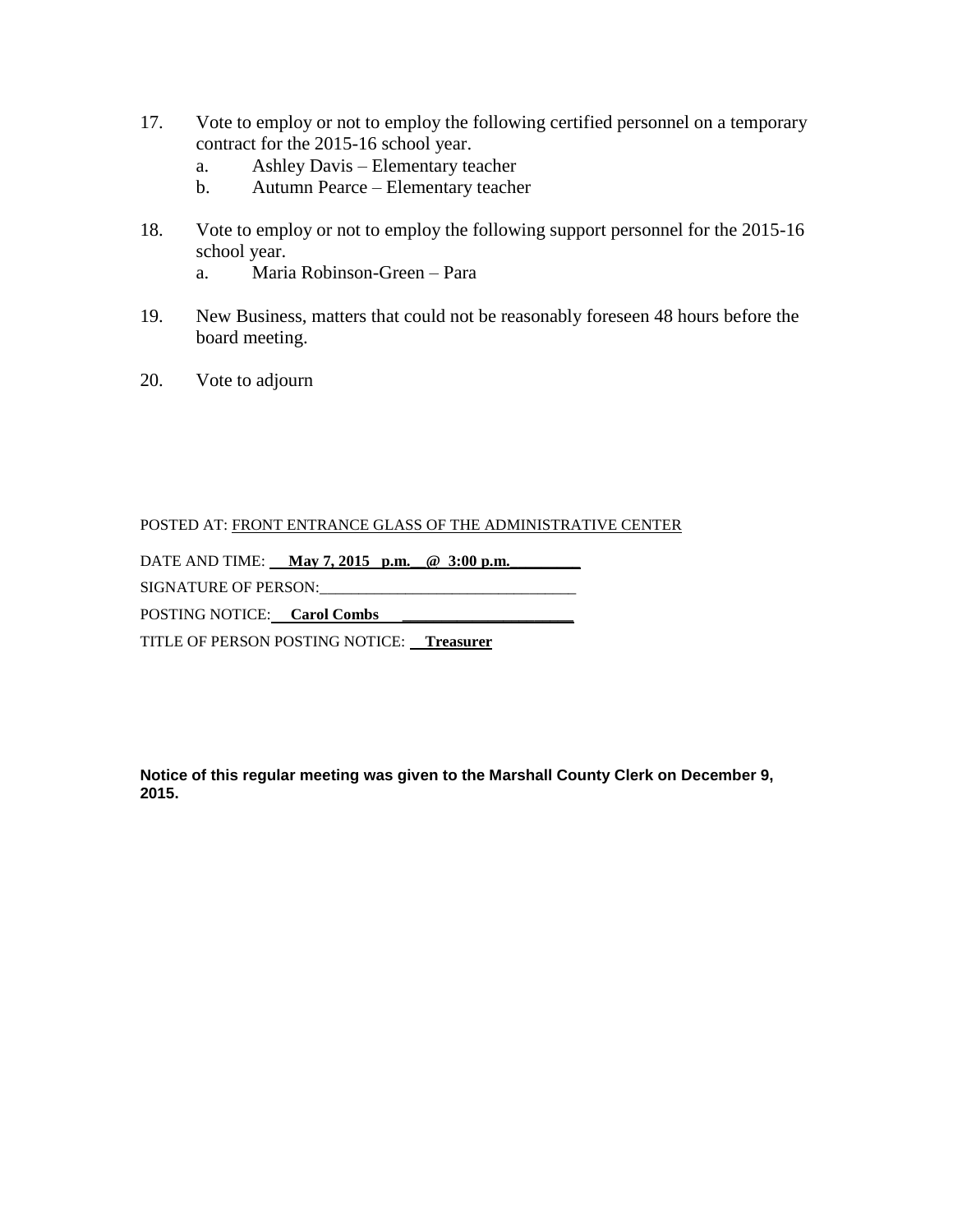# **Certified Personnel for 2015-16**

#### **Early Childhood Center**

## **Elementary School**

Kayla Arnold Tammara Cook Lea Ann Dennis Margaret Long Jackie Matthews Jennifer Page Peggy Page Lynise Parrish Khristy Patton Cindy Proctor Dawn Richardson Sylvia Stuckey Janet Thomas Ashley Watts Derinda Williams

Darschell Barker Kristi Birdsong Tracie Carlton Jane Castleberry Veronica Clement Toby Coble Patty Dodd Kimberly Faulkner Jeana Garcia Martha Gaylor Donna Goff Deshondra Henson Kimberly Larason Delaine Lowe Jane Matlack Tina Mays Teri McDaniel Amy Miller Lynette Murphy Robert Ostman Elizabeth Scott Kimberly Scott Debi Self Merrily Shelby Angela Smith Kelli Stacy

### **Middle School**

Terry Avery Patricia Beavers Lacey Beesley Terry Clubb Rae Ann Cook Marcella Dennis Mary Idleman Lisa Jackson Dalan Larason Louann Lucero Charlotte Mapp Kaci Parsons Lenore Pfaff Sandra Phillips Ashley Robson Randy Rushing Allen Serner Gaylynn Smith

## **High School**

Sandee Westmoreland Mike Matlack Stewart Bond Sharon Boyd Michelle Bray Amanda Clement Jose Cortes' Scott Elkins Nicole Erwin Aaron George Kelly Goff Bart Harper Michelle Harper Lori Hartin Al Hoppers Kimberley Hoppers Crystal Huffstutlar Brandon Jacks Johnna Jenkins James Love Baker McHatton Jillian Merchant Ronnie Miller Jeri New Joseph Parsons Traci Reynolds Jo Rodgers Brandy Ruff Shawn Runyan Jennifer Rushing Wynne Stowers Bobbie J. Whitten Drew Young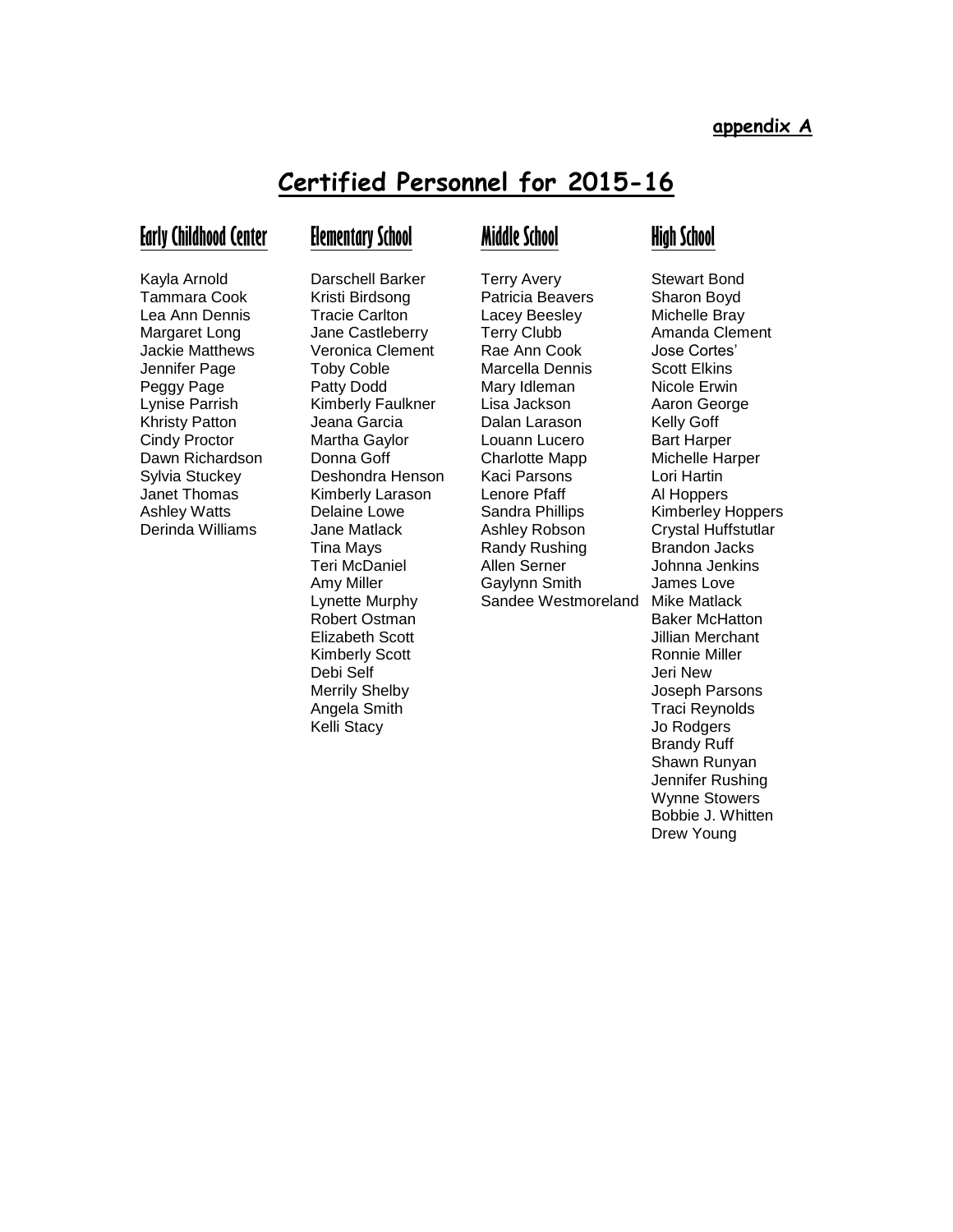# **Support Personnel for 2015-16**

#### **Early Childhood Center**

Lynn Ballou Kenya Copeland Patricia Hall Shelby Mason Sudie Johnson Lindsey Page Eloisa Sanchez Amelia Sanchez

## **Elementary School**

Frances Allen Susan Allison Roxanne Ford Courtney Hoedebeck Pat Kemp Tammi Kirk Berenice Menchaca Robert Nabors Amy Ortloff Mark Orange Rita Orange Carolyn Pigg David Rodriguez Sandra Runyan Rebecca Spaulding

## **Middle School**

Ollie Mae Marris Vanesa Rodriguez Linda Rollins Monica Telesfforo Carmela Torres David Truitt Hilda Williams

## **High School**

Fidel Barbosa Misty Bridenstine Guadalupe Contreras Joseph Minter G.G. Moore Jessica Neeley Vanessa Rodriguez

#### **Cafeteria**

Sharon Ary Chesterlean Cantero Rosemary Cooper Maria de la Cruz Magdalena Fernandez Coralann Galbraith Lisa Galyean Wendy Hood Jane Hoppers Joni Howard Connie Morgan Crystal Morris Natalie Muncrief Rita Rodriguez Maria Salazar Valencia Torres Kimberly Valdez Carol Williams Dana Wyatt

## **Administration Office**

Gena Alexander Glenda Ayres Kim Behrens Amy Bond Carol Combs

## **Building & Grounds**

Tony Bryan Lila Delozier Steve Elkins Shannon Galbraith Shelly Gomez Ronnie Jones Donald McCullough Gordon McDaniel Kevin Peoples Jimmy Ward

#### **Bus Drivers**

Billy Harding Louann Lucero Baker McHatton Cletara Mitchell Robert Ostman Allen Serner

\*\*\* Positions are subject to re-assignment \*\*\*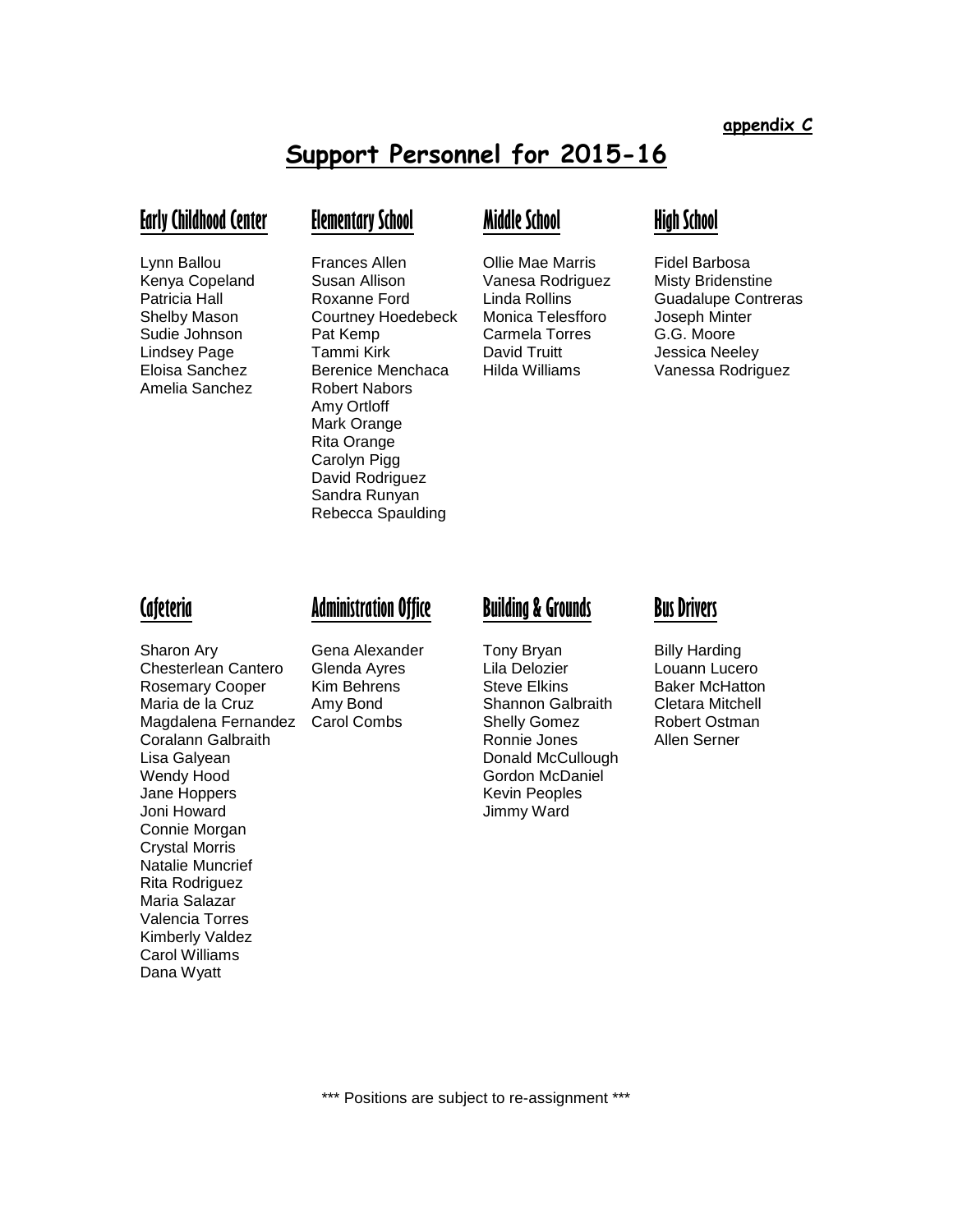# **Certified Personnel on Temporary Contract for 2015-16**

**Early Childhood Center Elementary School**

**Middle School**



Alician Hatch

Kyle Callison Corrine Terrell Kendal Hasty Sandra McFarland